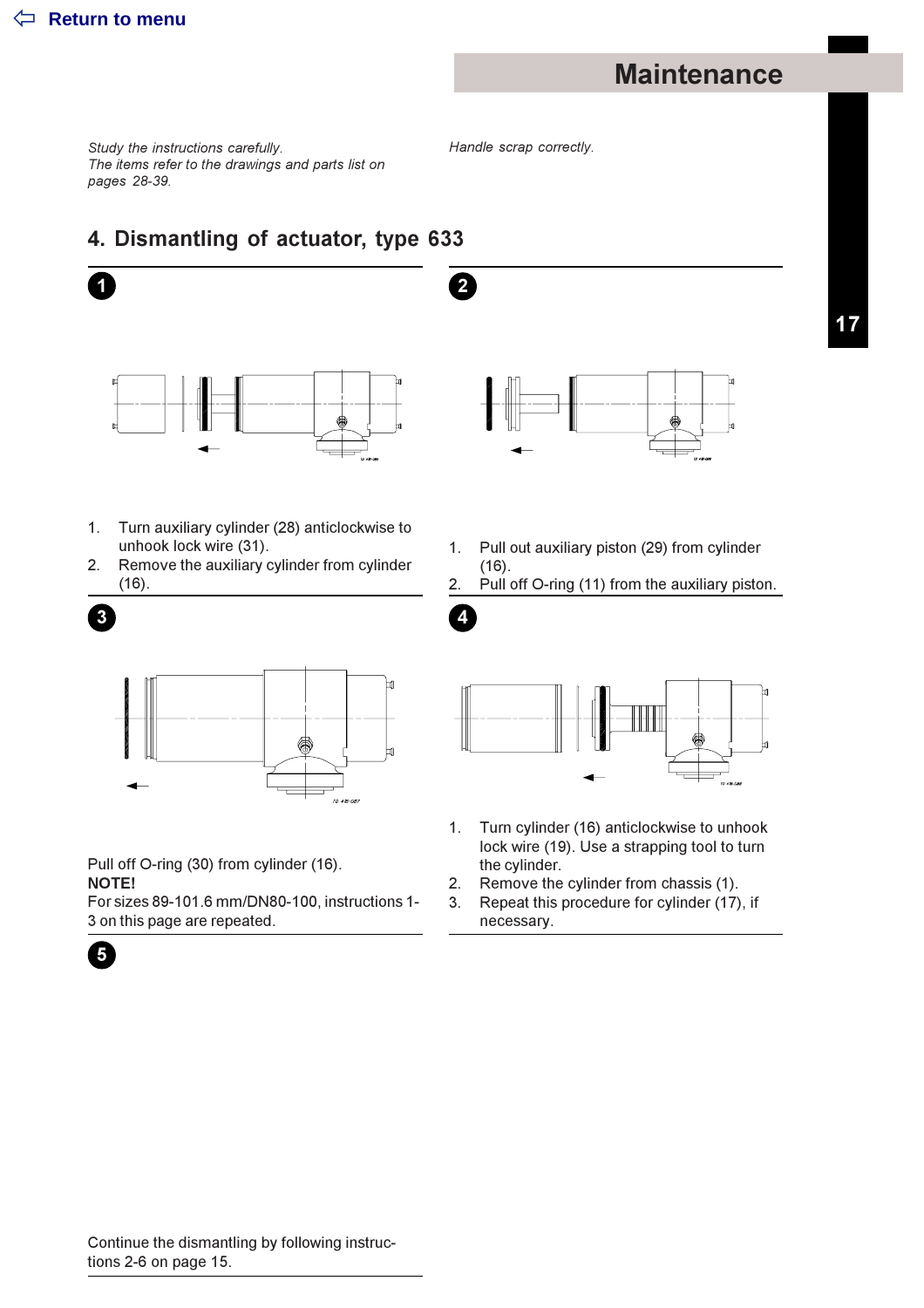#### **Maintenance**

Study the instructions carefully. The items refer to the drawings and parts list on pages 28-39.

Lubricate all O-rings with silicone oil or similar before reassembly.

#### 5. Reassembly of actuator, type 633

20

7

 $\overline{3}$ 



- $1.$ Fit cylinder (16) in chassis (1) (the notch in the chassis must be aligned with the dent in the cylinder).
- 2. Hook in lock wire (19) and turn the cylinder clockwise until the end of the lock wire slips into the notch in the chassis. Use a strapping tool (turn the cylinder slightly back to secure the lock wire).
- 3. Fasten cylinder (17) to the chassis the same way (if dismantled).

 $\boldsymbol{\Lambda}$ 



Reassemble the actuator by following instruc-

instructions 2-5 on this page.

tions 1-3 on page 18. Then proceed by following



Fit O-ring (30) on cylinder (16).



- 1. Fit auxiliary cylinder (28) on cylinder (16).
- Hook in lock wire (23) and turn the auxiliary  $2<sup>1</sup>$ cylinder clockwise until the end of the lock wire slips into the hole in the cylinder.

NOTE!

5

For sizes 89-101.6 mm/DN80-100, instructions 3-5 on this page are repeated.

- Fit O-ring (11) on auxiliary piston (29).  $1.$
- 2. Guide the auxiliary piston into cylinder (16).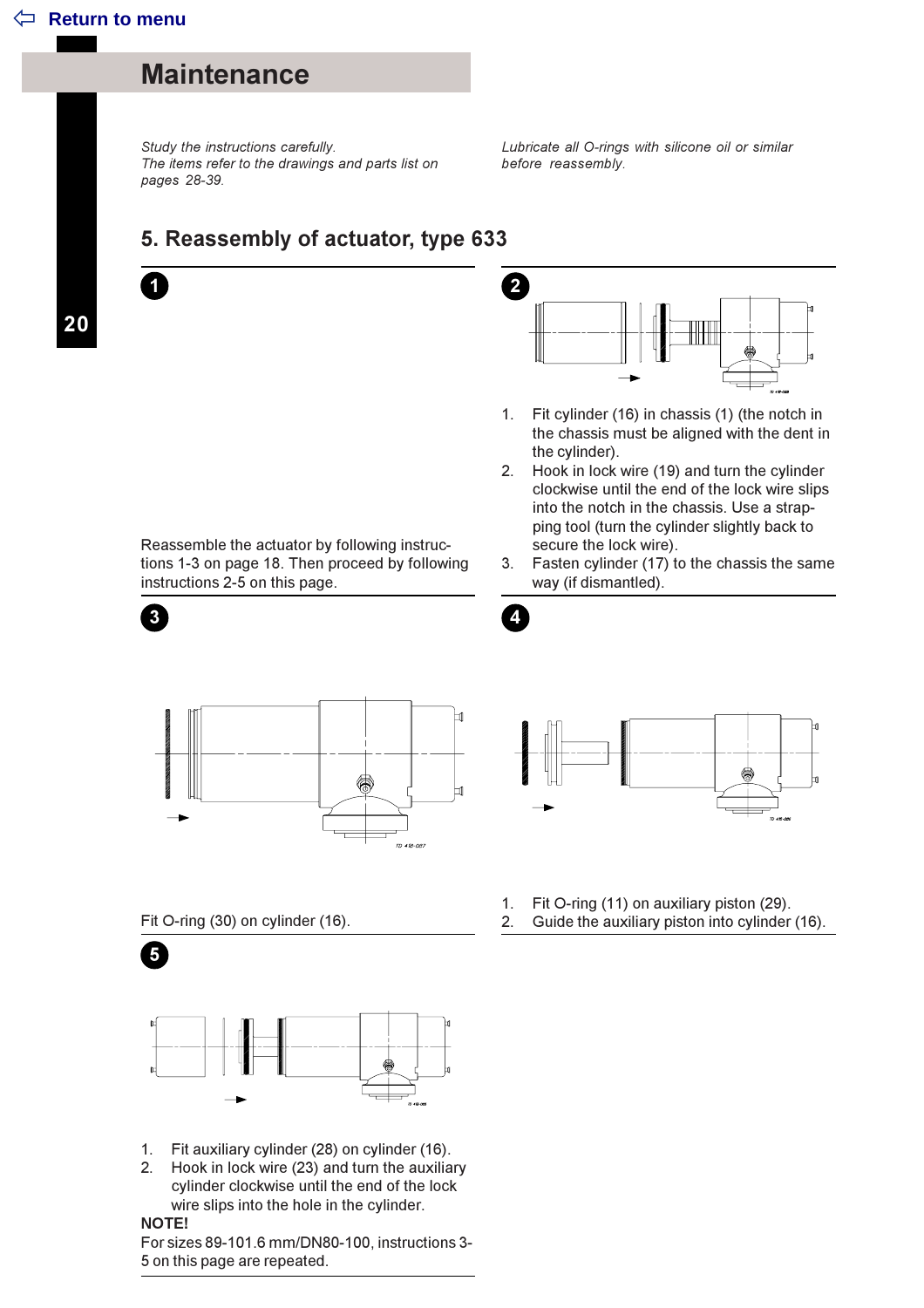The drawings and the parts list include all items.

The items are identical with the items in the Spare Parts List. When ordering spare parts, please use the Spare Parts List!

#### **Parts list Actuator type 633**

36

| <b>Item</b> | Quant.         | Denomination                                                                              |
|-------------|----------------|-------------------------------------------------------------------------------------------|
|             |                |                                                                                           |
| 1           | 1              | Chassis                                                                                   |
| 2           | 1              | Spindle                                                                                   |
| 3           | 1              | Wedge                                                                                     |
| 4           | 1              | Gear wheel                                                                                |
| 5           | 1              | Bearing                                                                                   |
| $6\Delta$   | 1              | O-ring                                                                                    |
| $7\Delta$   | 1              | Guide ring                                                                                |
| 8Δ          | 1<br>1         | Bearing                                                                                   |
| 9<br>10     | 1              | Lock ring<br>Piston                                                                       |
|             | $\overline{2}$ | Piston (type 631, sizes 80-101.6)                                                         |
|             | $\overline{2}$ | Piston (type 632, sizes 80-101.6)                                                         |
| 11 $\Delta$ | 1              | O-ring                                                                                    |
|             | $\overline{2}$ | O-ring                                                                                    |
|             | 3              | O-ring (type 633, sizes 25-76.1)                                                          |
|             | 4              | O-ring (type 633, sizes 89-101.6)                                                         |
| 12          | 1              | Indication stem                                                                           |
| a           | 1              | Indication stem for telescope indication                                                  |
| b           | 1              | Spring for telescope indication                                                           |
| с           | 1              | Screw for telescope indication                                                            |
| d           | 1              | Extension stem for telescope indication                                                   |
| 13 $\Delta$ | 1              | O-ring                                                                                    |
| 14          | 1              | Circlip                                                                                   |
| $15\Lambda$ | 1              | O-ring                                                                                    |
| 16          | 1              | Cvlinder                                                                                  |
|             | 2              | Cylinder (type 630, sizes 63-76.1)                                                        |
|             | $\overline{2}$ | Cylinder (type 633, sizes 89-101.6)                                                       |
| a<br>17     | 1<br>1         | Cylinder for indication<br>Cylinder                                                       |
| $18\Delta$  | 2              | O-ring                                                                                    |
| 19          | 2              | Lock wire                                                                                 |
| 20          | 1              | Bonnet                                                                                    |
| 21          | 4              | Screw                                                                                     |
| 22          | 1              | Spring (type 630, sizes 25-51)                                                            |
|             | $\overline{2}$ | Spring (type 630, sizes 63-76)                                                            |
| 23          | 1              | Lock wire (type 630, sizes 25-51)                                                         |
|             | $\overline{2}$ | Lock wire (type 630, sizes 63-76.1)                                                       |
| 24          | 1              | Flange                                                                                    |
| 25          | 1              | Flange for indication                                                                     |
| 26          | 1              | Cylinder lid                                                                              |
| a           | 2              | Screw                                                                                     |
| 27          | 1              | Screw for indication stem                                                                 |
| 28          | 1              | Auxiliary cylinder (type 633, sizes 25-76.1)                                              |
| 29          | 2<br>1         | Auxiliary cylinder (type 633, sizes 89-101.6)                                             |
|             | $\overline{c}$ | Auxiliary piston (type 633, sizes 25-76.1)<br>Auxiliary piston (type 633, sizes 89-101.6) |
| 30∆         | 1              | O-ring (type 633, sizes 25-76.1)                                                          |
|             | 2              | O-ring (type 633, sizes 89-101.6)                                                         |
| 31          | $\mathbf{1}$   | Lock wire (type 633, sizes 25-76.1)                                                       |
|             | $\mathbf 2$    | Lock wire (type 633, sizes 89-101.6)                                                      |
| 32          | 1              | Air fitting (type 630)                                                                    |
|             | 2              | Air fitting (type 631, 632)                                                               |
|             | 3              | Air fitting (type 633, sizes 25-76.1)                                                     |
|             | 5              | Air fitting (type 633, sizes 89-101.6)                                                    |
| 33          | 1              | Guide for indication                                                                      |
| 34          | 1              | Spindle extension (only for size 25)                                                      |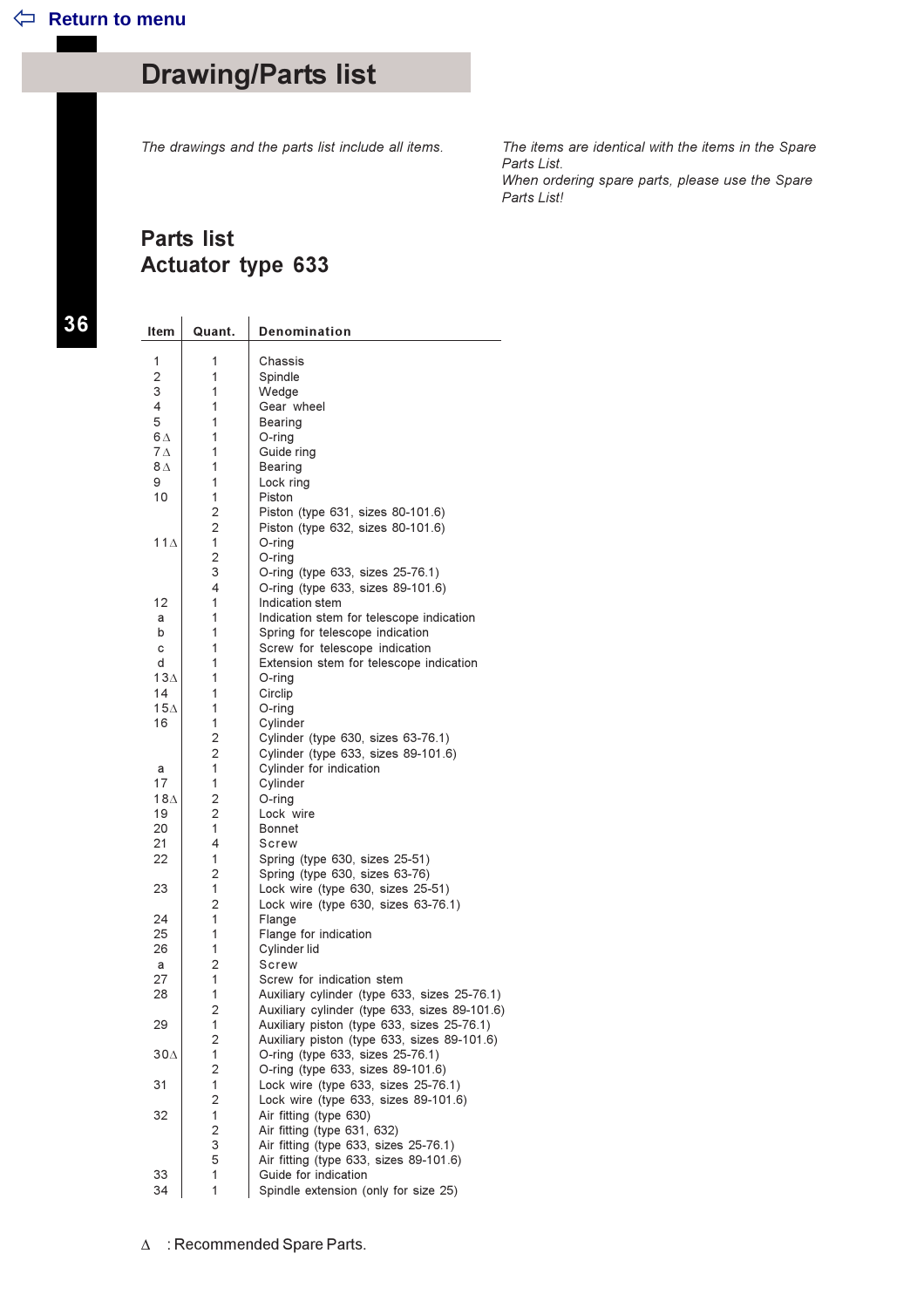This page shows an exploded drawing of KOLTEK.

The drawing includes all items of the actuator.<br>They are identical with the items in the Spare Parts List.

### **Exploded drawing**

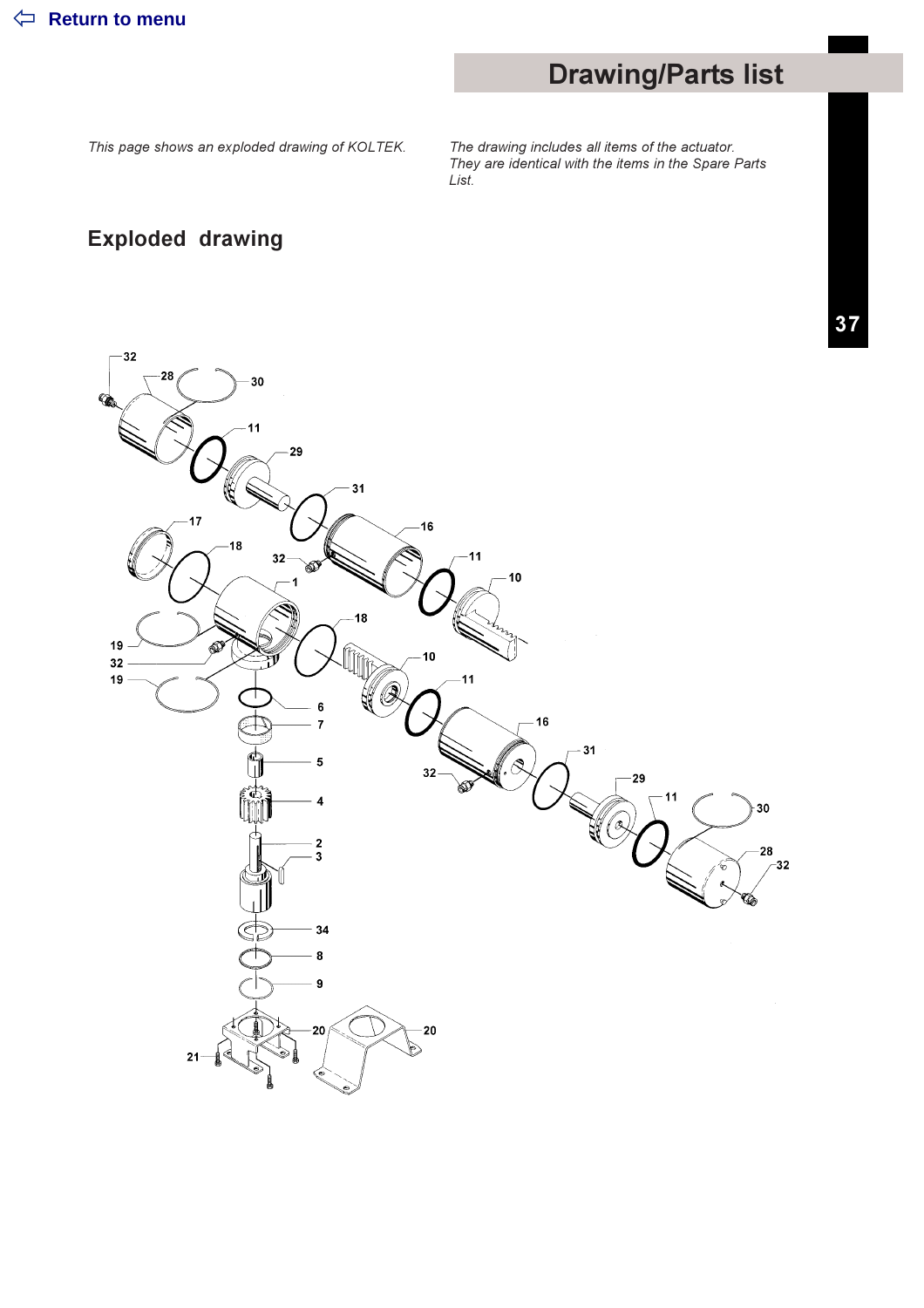The drawings and the parts list include all items.

The items are identical with the items in the Spare Parts List. When ordering spare parts, please use the Spare Parts List!

#### **Parts list Actuator type 633**

38

| <b>Item</b>       | Quant.              | <b>Denomination</b>                                                         |
|-------------------|---------------------|-----------------------------------------------------------------------------|
| 1                 | 1                   | Chassis                                                                     |
| 2                 | 1                   | Spindle                                                                     |
| 3                 | 1                   | Wedge                                                                       |
| 4                 | 1                   | Gear wheel                                                                  |
| 5                 | 1                   | Bearing                                                                     |
| 6 A               | 1                   | O-ring                                                                      |
| $7\Delta$         | 1                   | Guide ring                                                                  |
| $8\,\mathrm{\AA}$ | 1                   | Bearing                                                                     |
| 9                 | 1                   | Lock ring                                                                   |
| 10                | 1                   | Piston                                                                      |
|                   | 2                   | Piston (type 631, sizes 80-101.6)                                           |
|                   | $\overline{2}$      | Piston (type 632, sizes 80-101.6)                                           |
| $11\Delta$        | 1                   | O-ring                                                                      |
|                   | $\overline{c}$      | O-ring                                                                      |
|                   | 3<br>4              | O-ring (type 633, sizes 25-76.1)                                            |
| 12                | 1                   | O-ring (type 633, sizes 89-101.6)<br>Indication stem                        |
| a                 | 1                   | Indication stem for telescope indication                                    |
| b                 | 1                   | Spring for telescope indication                                             |
| c                 | 1                   | Screw for telescope indication                                              |
| d                 | 1                   | Extension stem for telescope indication                                     |
| 13 $\Delta$       | 1                   | O-ring                                                                      |
| 14                | 1                   | Circlip                                                                     |
| $15\Lambda$       | 1                   | O-ring                                                                      |
| 16                | 1                   | Cylinder                                                                    |
|                   | $\overline{2}$      | Cylinder (type 630, sizes 63-76.1)                                          |
|                   | $\overline{2}$      | Cylinder (type 633, sizes 89-101.6)                                         |
| a                 | 1                   | Cylinder for indication                                                     |
| 17                | 1                   | Cylinder                                                                    |
| 18 $\Delta$       | 2                   | O-ring                                                                      |
| 19                | 2                   | Lock wire                                                                   |
| 20                | 1                   | Bonnet                                                                      |
| 21<br>22          | 4<br>1              | Screw                                                                       |
|                   | 2                   | Spring (type 630, sizes 25-51)<br>Spring (type 630, sizes 63-76)            |
| 23                | 1                   | Lock wire (type 630, sizes 25-51)                                           |
|                   | $\overline{2}$      | Lock wire (type 630, sizes 63-76.1)                                         |
| 24                | 1                   | Flange                                                                      |
| 25                | 1                   | Flange for indication                                                       |
| 26                | 1                   | Cylinder lid                                                                |
| a                 | 2                   | Screw                                                                       |
| 27                | 1                   | Screw for indication stem                                                   |
| 28                | 1                   | Auxiliary cylinder (type 633, sizes 25-76.1)                                |
|                   | 2                   | Auxiliary cylinder (type 633, sizes 89-101.6)                               |
| 29                | 1                   | Auxiliary piston (type 633, sizes 25-76.1)                                  |
|                   | $\overline{2}$      | Auxiliary piston (type 633, sizes 89-101.6)                                 |
| 30∆               | $\mathbf{1}$        | O-ring (type 633, sizes 25-76.1)                                            |
|                   | 2                   | O-ring (type 633, sizes 89-101.6)                                           |
| 31                | 1<br>$\overline{c}$ | Lock wire (type 633, sizes 25-76.1)<br>Lock wire (type 633, sizes 89-101.6) |
| 32                | 1                   | Air fitting (type 630)                                                      |
|                   | 2                   | Air fitting (type 631, 632)                                                 |
|                   | 3                   | Air fitting (type 633, sizes 25-76.1)                                       |
|                   | 5                   | Air fitting (type 633, sizes 89-101.6)                                      |
| 33                | 1                   | Guide for indication                                                        |
| 34                | 1                   | Spindle extension (only for size 25)                                        |